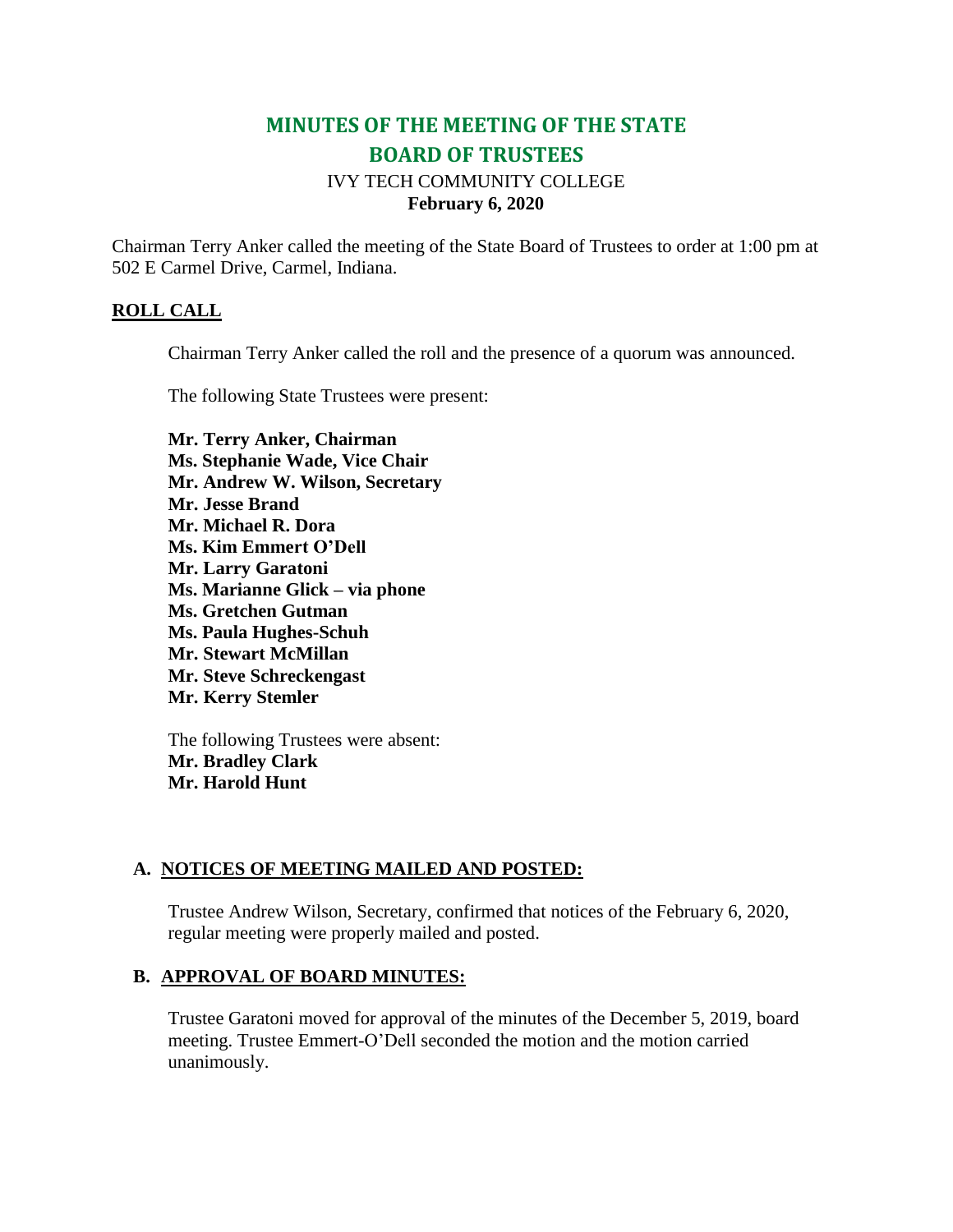#### **C. COMMITTEE REPORTS:**

- **Item 1** Chairman Anker called upon Trustee Gretchen Gutman, Chair of the **Audit Committee** to give a report from the committee. Trustee Gutman reported there are no action items from the Audit Committee. The Audit Committee discussed the following issues: reports to the confidential hotline, an update on pending litigation, a cybersecurity report, and the exit conference related to the federal compliance audits that took place in December. They reviewed the audit schedule for 2019-20 and the threeyear audit plan and internal audit reports that had been issued since the last meeting.
- **Item 2** Chairman Anker called upon Trustee Michael Dora for a report from the **Academics & Student Experience Committee**. Trustee Dora reported there are no action items for approval.

Dr. Emily Bobo, Professor of English at Bloomington is the outgoing chair of faculty council. She shared the work of the Academic Freedom Taskforce, change in reporting of hours for faculty, and the beginning of an academic due process task force that will review policies that will allow for the protection of academic freedom. Ms. Jennifer Schaeffer, the current chair of the faculty council, reported on the children in the classroom policy, input for the Single Mom's initiative and the work of faculty council in supporting major college initiatives including 8 week classes, IvyOnline, and Inclusive Tuition. Dr. Monroe and Dr. Ellspermann recognized Dr. Bobo as the outgoing chair of faculty council.

Kathryn Stremiecki spoke about Ivy Assist, a social services web platform powered by the company Aunt Bertha. Students use Ivy Assist to search for agencies and services in their local area. These services include, but are not limited to, food, housing, transportation, and financial assistance. Stremiecki demonstrated the student's experience as they use the platform. Since the launch of the Ivy Assist website last June, over 15,000 unique Ivy Tech users have logged onto the site. Over 40% of the searches have taken place outside of business hours. The most common search terms are food pantry, help pay for gas, and help find housing.

Additionally, Stremiecki and Dominick Chase provided an overview of the Uber Pilot. This pilot has been launched to assist students who are experiencing a transportation barrier. Students needing transportation assistance work with Ivy Cares staff to set up an Ivy Tech Uber account that will offset the cost of an Uber ride to campus, or pay for the ride in its entirety. Students who use the service will be tracked to compare their completion rate to the general completion rate.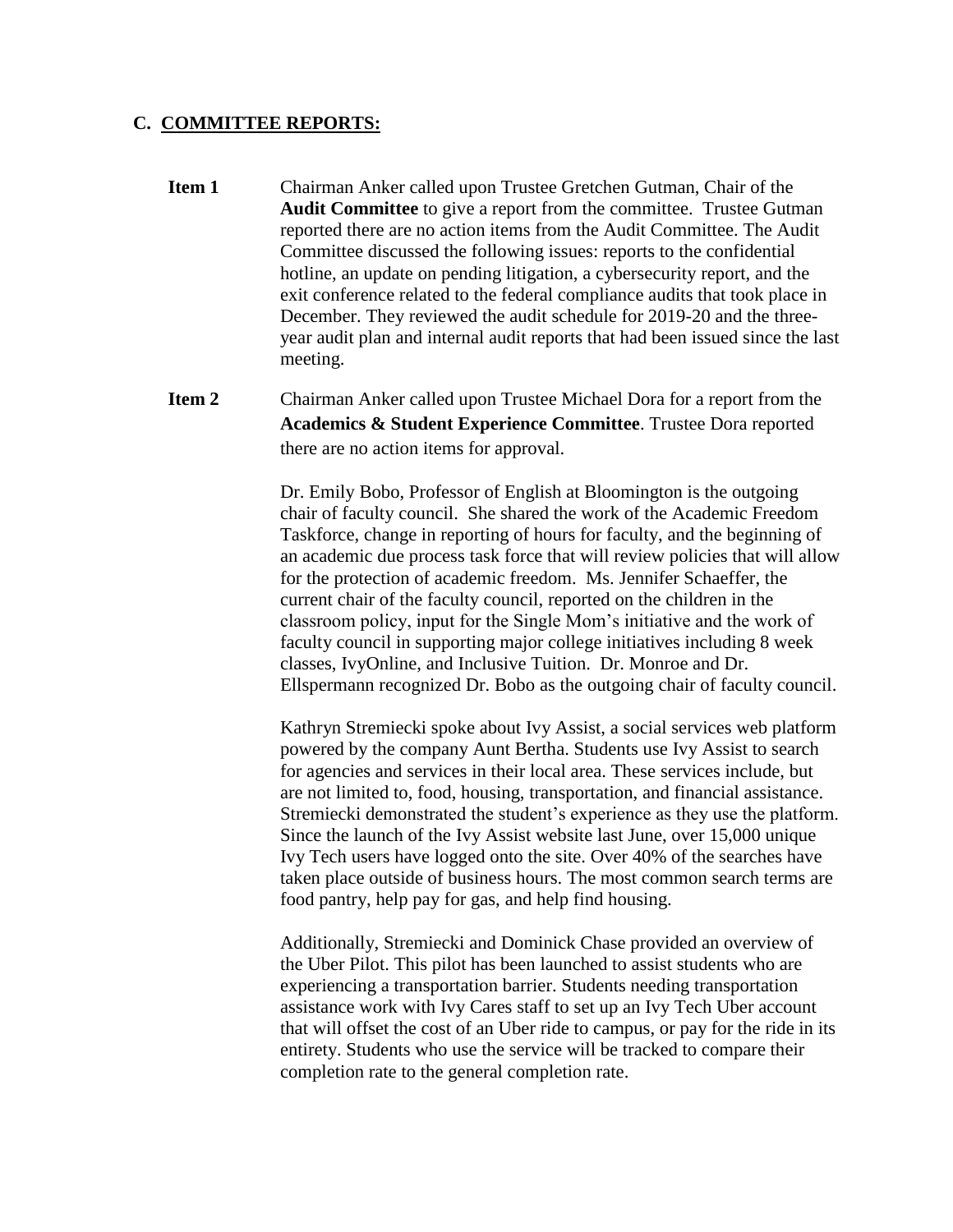Matthew Pittman provided an update on IvyOnline. This fall IvyOnline ran 421 sections which was an increase of four more sections as compared to Fall 2018. However, while that was a small increase in the number of sections, IvyOnline also served more than 1,000 additional students this fall over last. While a few additional sections ran, those sections were at higher enrollment (closer to the cap). The average section size in IvyOnline was between 2 and 3 students higher this fall than the same courses last fall. In terms of outcomes, the data follows much of the same trends as we saw with other courses. First 8-week courses have the highest success rate followed by 16 week and 2nd 8-week courses. A couple highlights were BIOL 101, which saw an enrollment increase this fall of 39%, success rates improved 4.2%, and withdrawal rate dropped by 1.1%. INFM 109 was another course that had significant improvements including a success rate bump of 4.8% and a decrease in withdrawal rate by 2.7%. IvyOnline will continue to work with faculty and curriculum committees to ensure that each course has positive outcomes for our students while maintaining academic rigor.

Within IvyOnline, Faculty Leads serve as the academic lead for online course offerings, and this involves providing opportunities for faculty growth in the online environment. Examples of such opportunities include piloting new technology, such as the Perceivant dashboard and Packback discussion board platform. Faculty leads also leverage the new structure of IvyOnline to build community so faculty can connect as online faculty members across campuses. To gauge faculty buy-in, the Faculty Leads surveyed current IvyOnline instructors. After the initial semester of IvyOnline, the results from current IvyOnline faculty were positive and supportive of IvyOnline's direction so far.

Drs. Stacy Atkinson and Cory Clasemann-Ryan provided an update on the College's 8-week course initiative. In Fall 2019, the College offered more than half of its courses in an 8-week format, with students having a higher passing rate in these courses than in 16-week courses. Ivy Tech continues to utilize 8-week champions and mini-grants to support this initiative.

Mary Anne Sloan provided a programmatic overview of the Nursing program. Current and projected nursing demand in the state were reviewed. An overview of the various nursing programs was provided with respective enrollment, graduation rates and NCLEX pass rates for the past 3 years, all having increased year over year. Proposed programs were highlighted. Ms. Sloan highlighted the regulatory consideration and market challenges that are present in Indiana and may influence nursing enrollment. Several possible initiatives were discussed that could allow for increased nursing enrollment as well as improved student success. Ms. Sloan reviewed the current nursing program fees and nursing faculty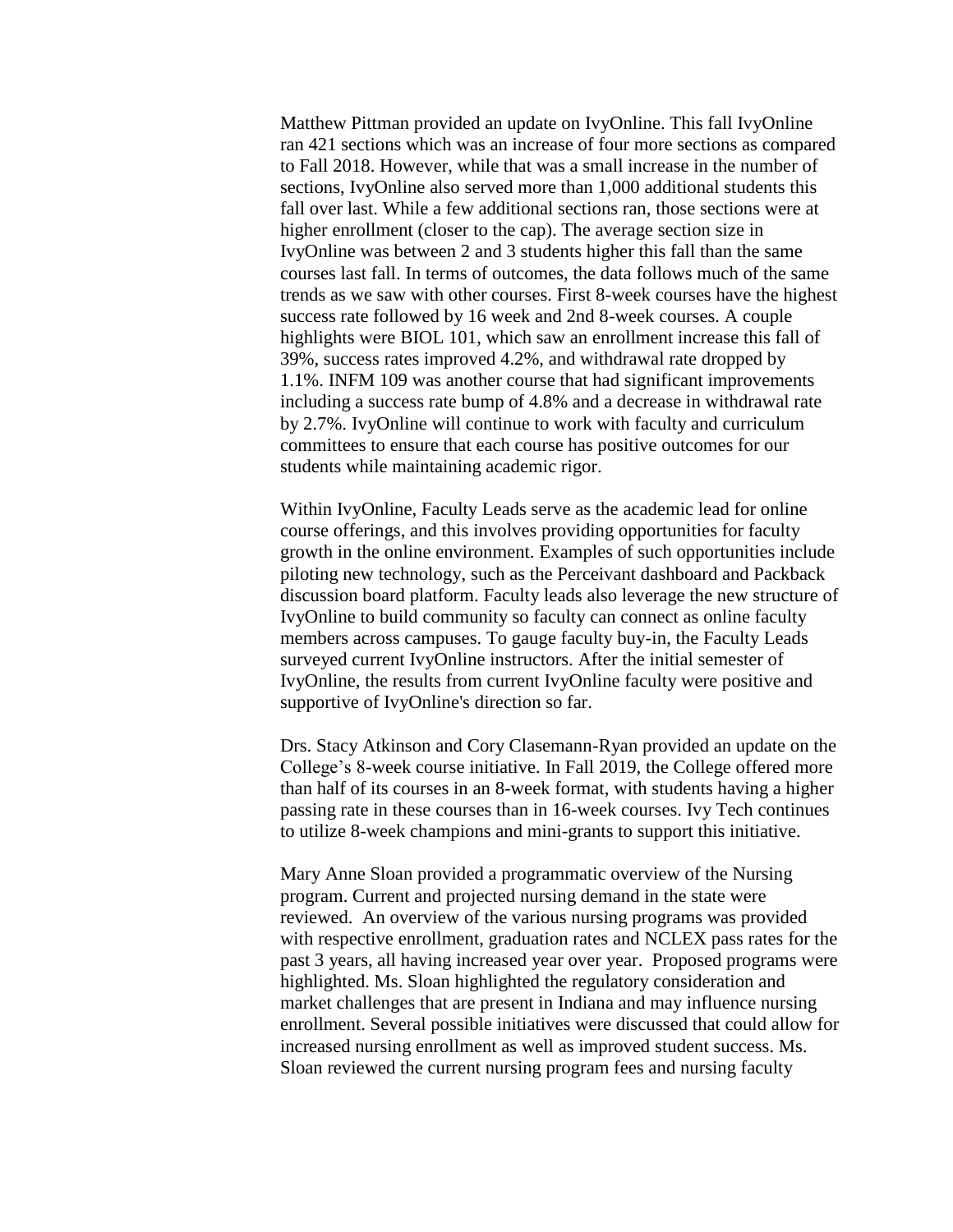salaries and proposed a possible solution to increasing nursing faculty statewide.

**Item 3** Chairman Anker called upon Trustee Andrew Wilson for a report from the **Workforce Alignment Committee**. Sr. Vice President for Workforce and Careers Chris Lowery and members of his senior leadership team presented updates on various Workforce and Careers initiatives:

> The Systems Office CCEC team is now fully staffed, and alpha campus executive directors have been hired. Other alpha campus positions (coaches, employer consultants, and career experience coordinators) will be filled over the next several weeks.

\$11.33M in external funding has been secured to date for the initial implementation of the Career Coaching and Employer Connections (CCEC) initiative; an additional \$700K in funding is pending and other discussions are taking place at varying stages, including with Lumina Foundation and Strada Foundation.

A Resource Toolkit and technology platform for the Career Action Plan is being further developed for use with students starting this spring, and other possible technology solution discussions are ongoing with Strada.

**Item 4** Chairman Anker called upon Trustee Kerry Stemler for a report from the **Human Resources & Operations committee**. Trustee Stemler reported there are no action items for approval.

> Julie Lorton-Rowland, Sr. Vice President Human Resources, provided us with a year in review look at several key achievements that relate directly to Strategic Goal 5 – Become Known as a Great Place to Work. The review included achievements originating from Goal 5 strategy tactics, HR/Legal initiatives, Faculty Council recommendations, process improvement initiatives, employee engagement, and voice of the customer feedback. Whether led by strategy teams, or through collaboration and support by the statewide HR team and other college teams we crossed the finish line on many efforts.

From faculty to staff, part-time and full-time, these achievements are an investment in our workforce and have a positive impact on all employee groups. Julie shared a list of early starters for 2020 and spoke briefly to that work which is underway.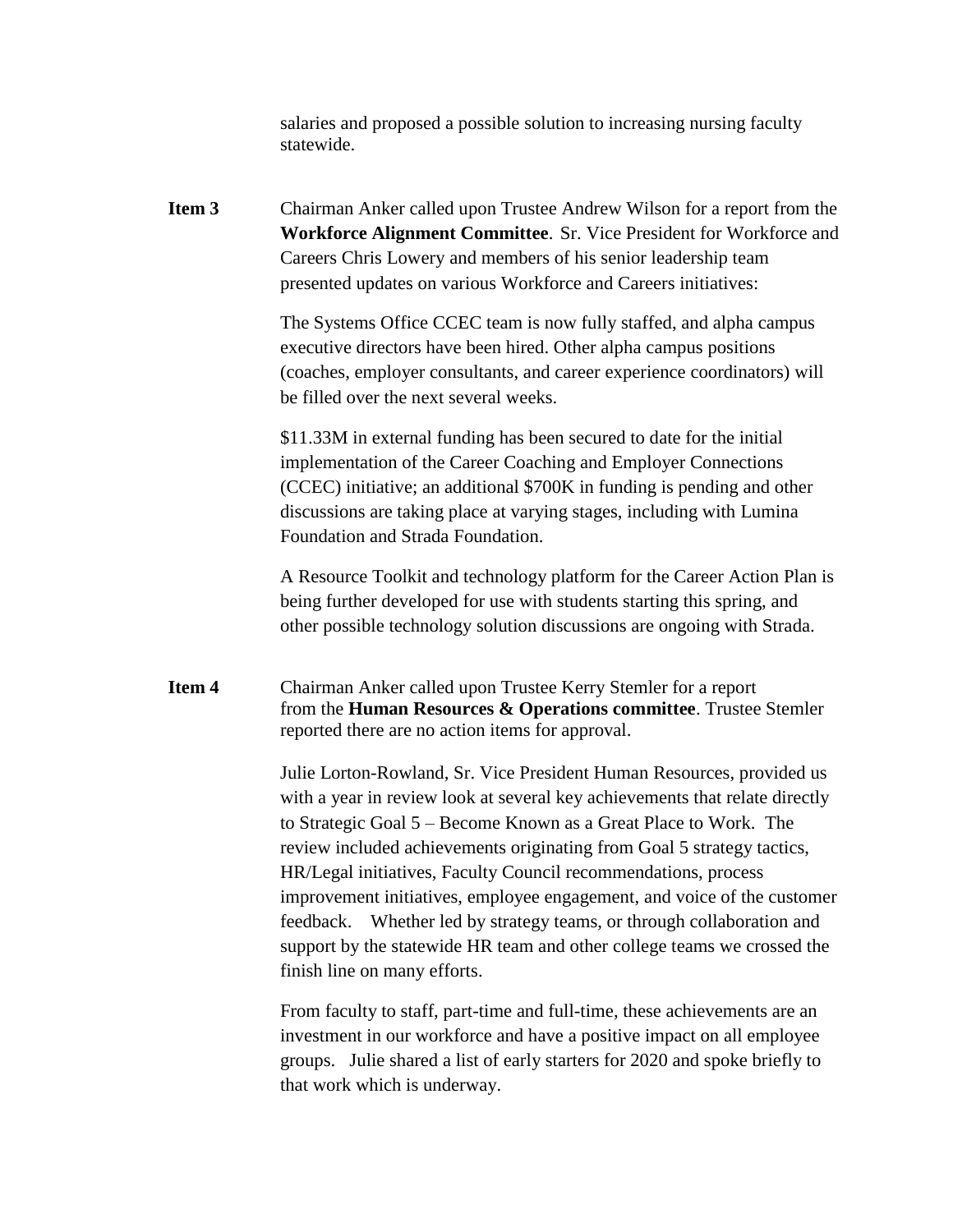**Item 5** Chairman Anker called upon Trustee Jesse Brand for a report from the **Budget & Finance committee**. Trustee Brand reported there is one action items for approval. The committee received an update on OIT, Legislation, Debt & Capital Leases, Federal Loan Default Rate, and Tax Intercept & Budget Status

Trustee Brand moved for approval.

**Resolution 2020-6,** Approval of Bond for Treasurer and Assistant Treasurer Systems Office

Trustee Garatoni seconded the motion and the motion carried unanimously.

**Item 6** Chairman Anker called upon Trustee Steve Schreckengast for a report from the **Building and Grounds Committee**. Trustee Schreckengast reported there are four action items for consideration and approval. The committee received an update on the status of the Columbus capital project, on State Board approved contracts, and on XBE spend.

Trustee Schreckengast moved for approval.

**Resolution 2020-1,** Approval to Enter into Lease with City of Columbus Board of Aviation Commissioners, Columbus Campus

Trustee Garatoni seconded the motion and the motion carried unanimously.

Trustee Schreckengast moved for approval.

**Resolution 2020-2,** Approval of the Contract for the Architectural and Engineering Services for the Columbus Building Replacement Capital Project, Columbus Campus

Trustee Wade seconded the motion and the motion carried unanimously.

Trustee Schreckengast moved for approval.

**Resolution 2020-3,** Approval of the Contract for the Design Architect Services for the Columbus Building Replacement Capital Project, Columbus Campus

Trustee Brand seconded the motion and the motion carried unanimously.

Trustee Schreckengast moved for approval.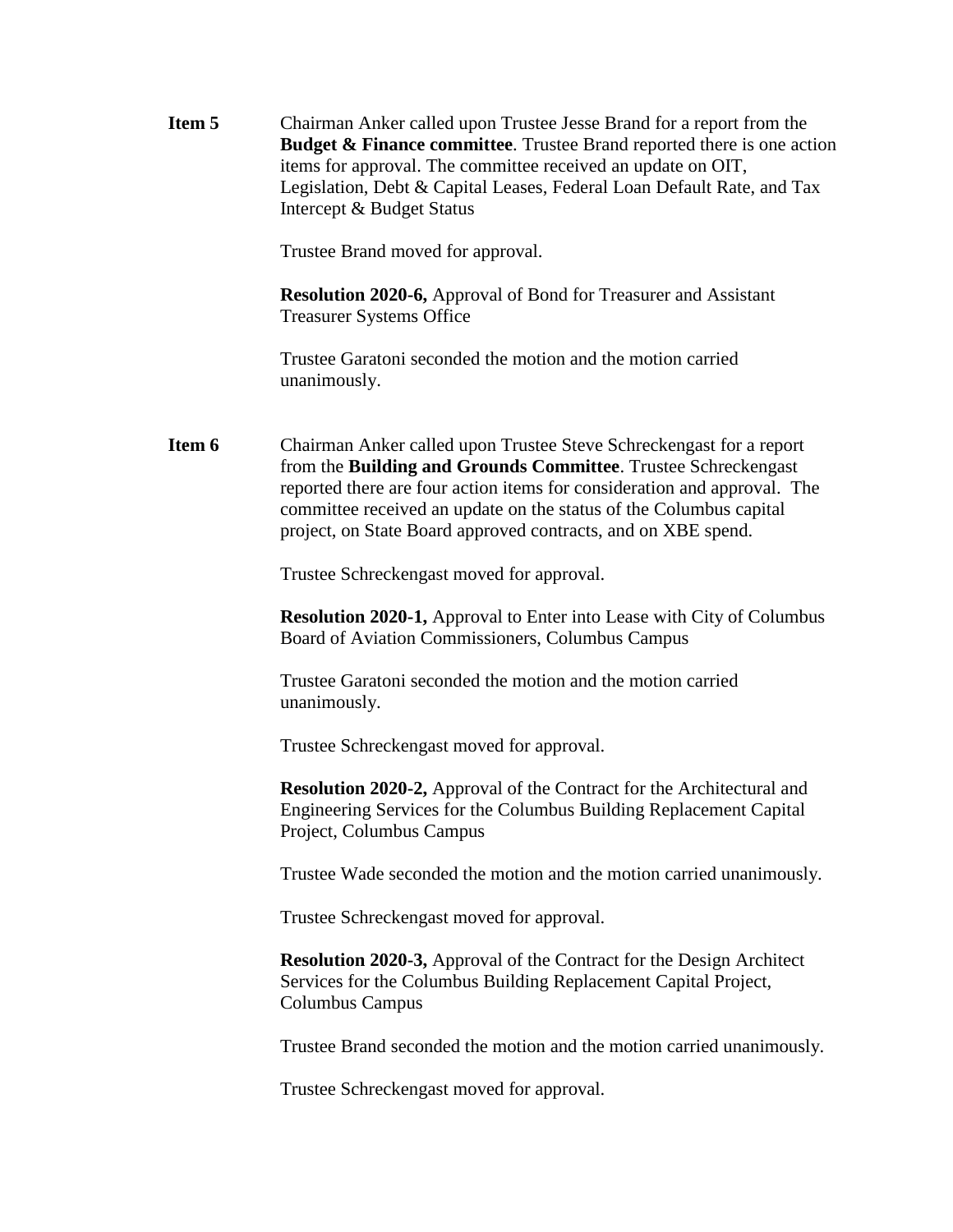**Resolution 2020-4,** Approval of the Contract for the Construction Manager as Constructor (Cmc) for the Columbus Building Replacement Capital Project, Columbus Campus

Trustee Hughes-Schuh seconded the motion and the motion carried unanimously.

**Item 7** Chairman Anker called upon Trustee Stephanie Wade for a report on the **Marketing and Public Relations Committee**. The Marketing and Public Relations report provided the Board an update on the total number of applications the College has received this year and that number has now exceeded 78,000. Marketing efforts and campus recruitment teams drive those numbers. The College is pushing March start classes via marketing and earned media more than ever before. The digital marketing efforts continue and are performing well. In order to build more awareness that a student can start classes at Ivy Tech in March, radio and outdoor has been purchased throughout the state. A number of new digital campaigns to push for March classes are being rolled out on a weekly basis statewide and the team continues to monitor the success of those campaigns and shift dollars and invest additional dollars with those campaigns that are working. He heard about how the College expanded its partnership with the Indiana Latino Institute as efforts continue to focus on better targeted efforts and to maximize long-standing relationships. We also learned the College generated over \$4.5 million dollars in earned media in 2019 and is off to a great start in 2020 have already \$1 million in earned media. And finally, we got an update on the important brand research project being managed by the marketing team and we look forward to that research helping answer questions about the College's name, its perception and what messaging resonates with various audiences.

#### **D. TREASURER'S REPORT:**

Chairman Anker called upon Matt Hawkins, Sr. Vice President/Chief Financial Officer, to provide the Treasurer's Report.

Matt Hawkins noted the reserve is trending about \$4M above budget, primarily due to investment income. They are working closely with investment advisors, monitoring effects of coronavirus on the fixed income market and our portfolio. The colleges expenses are trending \$11M below budget. This represents about 2% of our overall budget. Seven months in to fiscal year 2020, Hawkins is comfortable with both revenue and expenses and our projections for year end.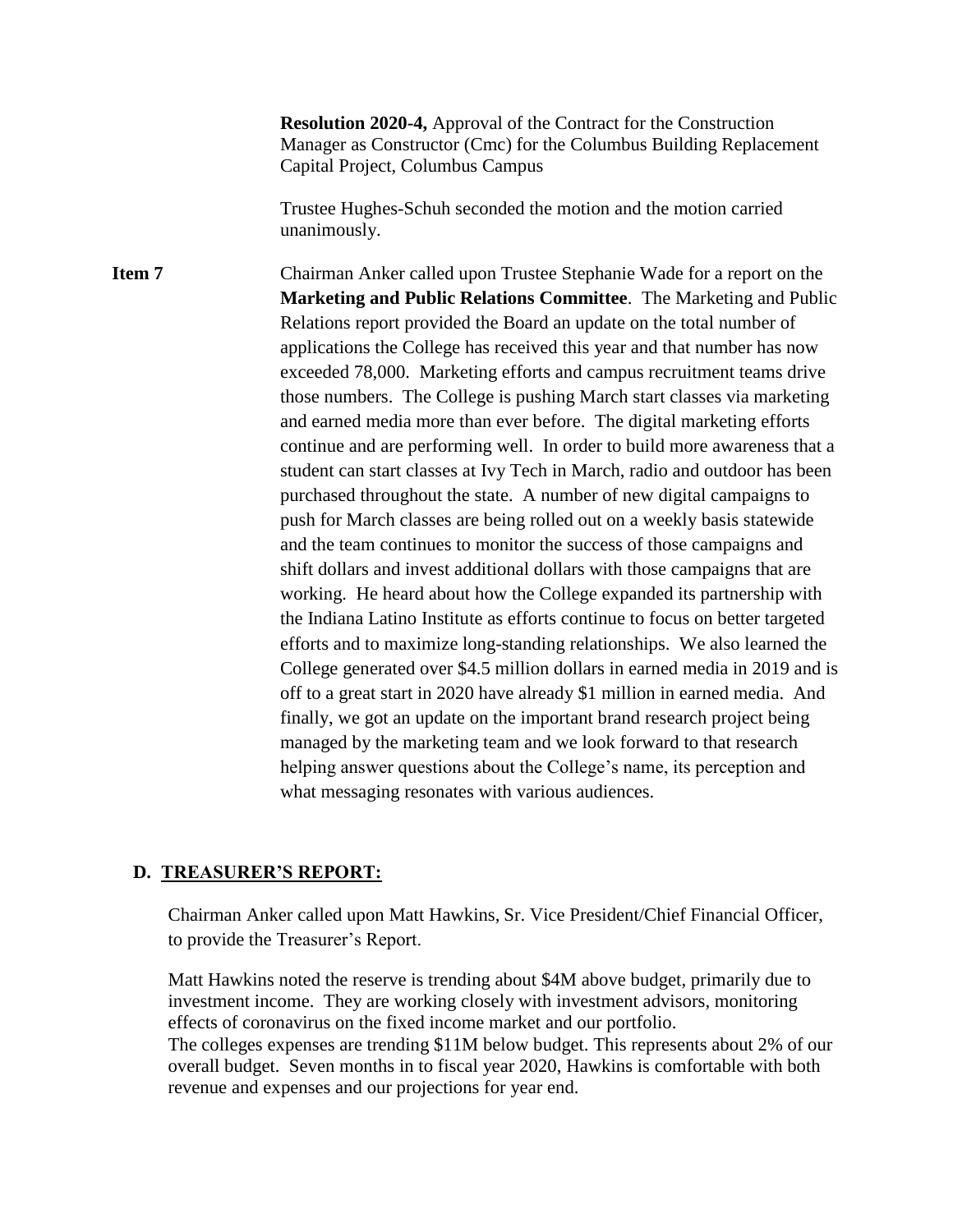Trustee Dora moved for approval of the Treasurer's Report. Trustee Garatoni seconded the motion and the motion carried unanimously.

## **E. STATE OF THE COLLEGE**

Chairman Anker called upon President Ellspermann to provide State of the College.

President Ellspermann called upon Becky Miller, Assistant Vice President of Philanthropy and Brain Thomas, Executive Director of Grants Office to give a report on the Foundation. The Foundation recognized Bill Goins who passed on January 11. Bill served as a State Trustee from 1995-2008 and served on Foundation Board for 22 years.

2019 was one of our finest years, \$54.9M of donations and grants 2020 goal reached as of December 31, 2019, and as of January 31, 2020, we are at \$50.3M, exceeding the Statewide campaign target by \$8.7M. Increased pipeline management, moving from annual planning towards 3-5 year planning with campaign, it is important to keep momentum moving. There are a few unknowns which could affect campaign, including the 2020 Presidential election and a potential recession. She highlighted Board giving, Lilly Endowment Initiatives, the Circle of Ivy Highlights raising over \$500k in 4 years and nearing 800 members, and Giving Tuesday which raised \$68k from 588 donations (matching funds last two years attribute to success).

President Ellspermann invited James Poore, The Poore Organization and Owner/Operator of four McDonalds in Northwest Indianapolis, to discuss the McDonald's Archways to Opportunity. McDonald's provides employees at is stores the opportunity to earn a college degree and/or certificate with little to no cost with their tuition assistance program which provides up to \$2,500 from crew members and \$3,000 for managers. Employees are eligible after 90 days with a minimum of 15 hours of work per week.

President Ellspermann provided updates on the metrics noting fall-to-spring retention is currently at 70% and discussed efforts to help with enrollment. Among those efforts the Volunteer Firefighter Scholarship to recruit and retain volunteer firefighters in rural communities which is championed by Representative Randy Frye, and Uber Solution solve transportation challenge for students, particularly where bus transportation is not robust, this is the first collaboration in the country between higher education and Uber.

## **F. OLD BUSINESS**

Chairman Anker called for old business, but there was none.

### **G. NEW BUSINESS**

Chairman Anker called for new business.